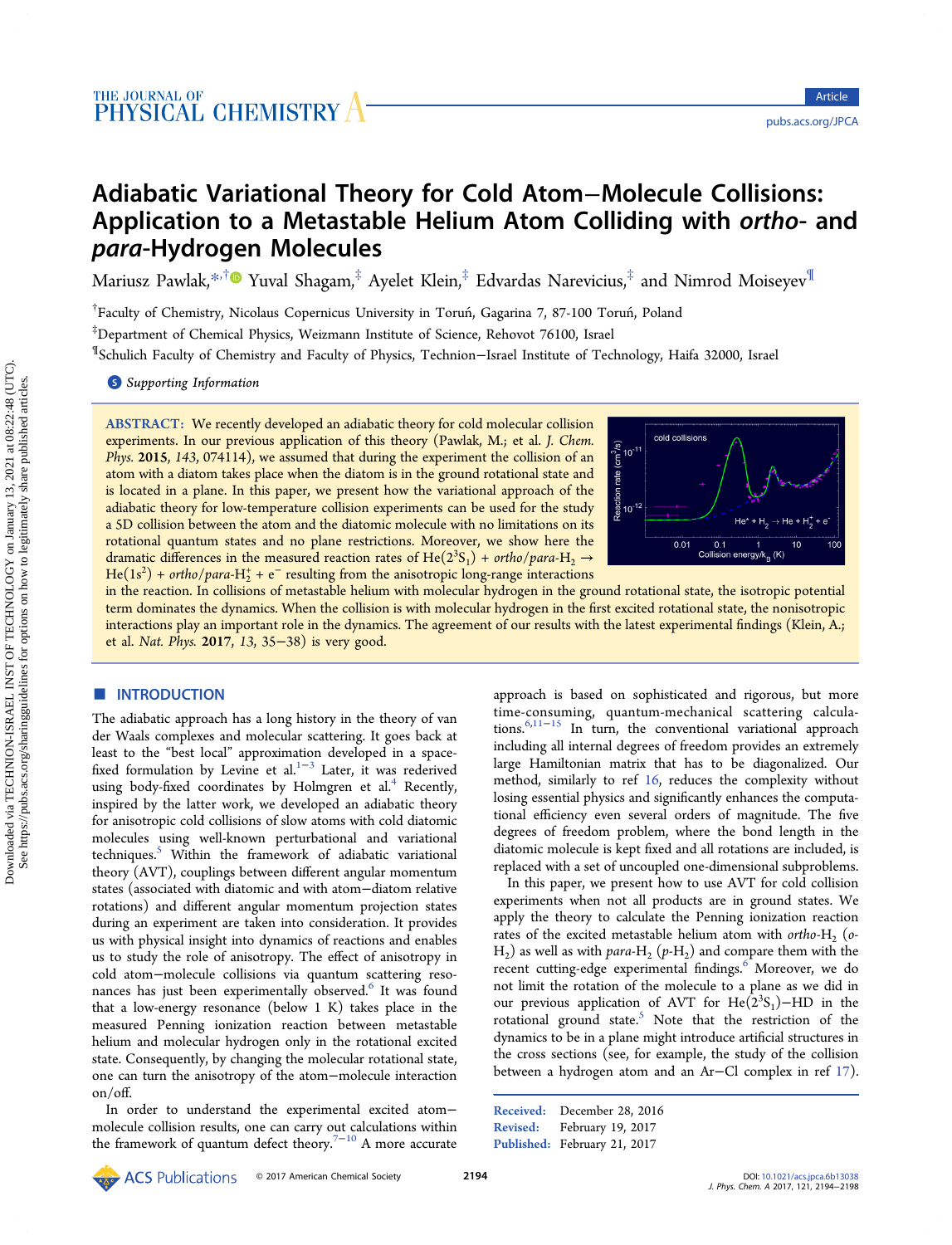#### <span id="page-1-0"></span>The Journal of Physical Chemistry A **Article** 2012 12:30 Article 2013 12:30 Article 2013 12:30 Article 2013 12:30 Article

We clearly show here that the isotropic part of the interaction dominates the dynamics when molecular hydrogen is in the rotational ground state. When the diatom is rotationally excited, the strong anisotropic effect occurs, causing the appearance of a new resonance in the millikelvin regime in the collisional reaction rate.

# **THEORY**

We study the Hamiltonian for collision an atom (A) with a two-nuclear molecule (M) in the form

$$
\hat{H} = -\frac{\hbar^2}{2\mu_{A/M}} \frac{\partial^2}{\partial R^2} + \frac{\hat{L}^2(\theta_1, \phi_1)}{2\mu_{A/M} R^2} + \frac{\hat{L}^2(\theta_2, \phi_2)}{2\mu_M r^2} + V(R, \theta)
$$
\n(1)

where  $\mu_{A/M}$  is the reduced mass of the complex,  $\mu_M$  is the reduced mass of the diatom, three components of  $\vec{R} = (R, \theta_1, \theta_2)$  $\phi_1$ ) point to the atom from the center of mass of the diatom,  $d\vec{R} = \sin \theta_1 dR d\theta_1 d\phi_1$ , and the angles  $\theta_2$  and  $\phi_2$  show the orientation of the molecular axis in the same laboratory coordinate frame. For simplicity, we consider the diatomic molecule to be a rigid rotor; thus, the distance between nuclei r is fixed. The intermolecular potential expanded in Legendre polynomials is as follows<sup>[4,18](#page-4-0)</sup>

$$
V(R, \theta) = \sum_{k} V_k(R) P_k(\cos \theta)
$$
  
\n
$$
\approx V_0(R) + V_1(R) \cos \theta + V_2(R) \frac{1}{2} (3 \cos^2 \theta - 1)
$$
  
\n(2)

The angle  $\theta$  between  $\vec{R}$  and the molecular axis can be expressed in terms of the angles  $\theta_1$ ,  $\phi_1$ ,  $\theta_2$ , and  $\phi_2^{\,5}$  $\phi_2^{\,5}$  $\phi_2^{\,5}$ 

$$
\cos[\theta(\theta_1, \phi_1, \theta_2, \phi_2)] = \cos \theta_1 \cos \theta_2 \n+ \sin \theta_1 \sin \theta_2 \cos \phi_1 \cos \phi_2 \n+ \sin \theta_1 \sin \theta_2 \sin \phi_1 \sin \phi_2
$$
\n(3)

We use products of spherical harmonics as basis functions $^{5,12}$  $^{5,12}$  $^{5,12}$ 

$$
\psi_{\alpha}(\theta_1, \phi_1, \theta_2, \phi_2) = Y_{j_1, m_1}(\theta_1, \phi_1) Y_{j_2, m_2}(\theta_2, \phi_2)
$$
\n(4)

where  $\alpha$  denotes a superindex containing quantum numbers  $j_1$ ,  $m_1$ ,  $j_2$ ,  $m_2$   $(j_1 = 0, 1, ..., j_{\text{max}}^{(1)}$ ,  $m_1 = -j_1, -j_1 + 1, ..., j_1 - 1, j_1; j_2 = 0$ ,  $1, \dots, j_{\text{max}}^{(2)}$ ,  $m_2 = -j_2, -j_2 + 1, \dots, j_2 - 1, j_2$ ). We expect our solutions to conserve the total angular momentum  $\hat{J}$  and its projection on the  $z$ -axis  $\hat{M}$ . Note that we do not limit the calculations to specific  $J$  and  $M$  states, although it is clear that during every one of the collisions J and M are conserved. The reason that we do not limit ourselves to a specific value of J and  $M$  is due to the fact that in the experiments for any value of  $J$  all possible M states are populated. Moreover, for any given collision energy in the calculations of the cross section (e.g., for the Penning ionization reaction), we should take into consideration all possible J states. Thus, there is no need to make the calculations more expensive by construction of the Clebsch−Gordan coefficients, which guarantee that a collision between the atom and the diatom takes place when the two quantum numbers J and M are conserved. The conservation of J and M as two good quantum numbers is embedded in the structure of the potential (i.e., includes the angle  $\theta$  between R and the molecular axis) even when we do not use the Clebsch− Gordan coefficients to construct our basis set. As we will explain below within the framework of the adiabatic approach

rather than solving the Schrödinger equation for large Hamiltonian matrix, we solve many times the Schrö dinger equation for relatively small Hamiltonian matrices.

According to AVT that we presented in ref [5](#page-4-0), the Hamiltonian in the matrix form is given by

$$
\hat{H}_{\alpha',\alpha}^{\text{var}} = -\frac{\hbar^2}{2\mu_{A/M}} \frac{\partial^2}{\partial R^2} \delta_{\alpha',\alpha} + V_{\alpha',\alpha}^{\text{var}}(R) \tag{5}
$$

where

$$
V_{\alpha',\alpha}^{\text{var}}(R) = \left\langle \psi_{\alpha'} \left| \frac{\hat{L}^2(\theta_1, \phi_1)}{2\mu_{A/M}R^2} + \frac{\hat{L}^2(\theta_2, \phi_2)}{2\mu_Mr^2} + V(R, \theta) \right| \psi_{\alpha} \right\rangle
$$
\n(6)

and

$$
\hat{L}^{2}(\theta_{1}, \phi_{1}) Y_{j_{1}, m_{1}}(\theta_{1}, \phi_{1}) = \hbar^{2} j_{1} (j_{1} + 1) Y_{j_{1}, m_{1}}(\theta_{1}, \phi_{1}) \tag{7}
$$

$$
\hat{L}^{2}(\theta_{2}, \phi_{2})Y_{j_{2}, m_{2}}(\theta_{2}, \phi_{2}) = \hbar^{2}j_{2}(j_{2} + 1)Y_{j_{2}, m_{2}}(\theta_{2}, \phi_{2})
$$
 (8)

Hence, by substituting eqs 2 and 4 into eq 6, one gets

$$
\mathbf{V}^{\text{var}} = V_0(R)\mathbf{I} + V_1(R)\mathbf{A} + V_2(R)\frac{1}{2}(3\mathbf{B} - \mathbf{I}) + \frac{1}{2\mu_{A/M}R^2}\mathbf{C} + \frac{1}{2\mu_{M}r^2}\mathbf{D}
$$
(9)

where I stands for a unity matrix and

 $A_{\alpha',\alpha} = \langle \psi_\alpha | \cos \theta | \psi_\alpha \rangle$  (10)

$$
B_{\alpha',\alpha} = \langle \psi_{\alpha}|\cos^2 \theta | \psi_{\alpha} \rangle \tag{11}
$$

$$
C_{\alpha',\alpha} = \langle \psi_{\alpha} | \hat{L}^2(\theta_1, \phi_1) | \psi_{\alpha} \rangle \tag{12}
$$

$$
D_{\alpha',\alpha} = \langle \psi_{\alpha} | \hat{L}^2(\theta_2, \phi_2) | \psi_{\alpha} \rangle \tag{13}
$$

All above matrix elements can be calculated based on our analytical expressions presented in the [Supporting Information.](http://pubs.acs.org/doi/suppl/10.1021/acs.jpca.6b13038/suppl_file/jp6b13038_si_001.pdf) Here, the rotation of the molecule is not limited to a plane as it was in ref [5.](#page-4-0) Because  $j_1$  is varied from 0 to  $j_{\text{max}}^{(1)}$  and  $m_1 = 0, \pm 1$ , ...,  $\pm j_1$ , and similarly for  $j_2$ , the dimension of the matrix  $V^{var}$  is  $[(j_{\text{max}}^{(1)} + 1)^2(j_{\text{max}}^{(2)} + 1)^2] \times [(j_{\text{max}}^{(1)} + 1)^2(j_{\text{max}}^{(2)} + 1)^2].$ 

As noted above, the basis set (eq 4) gives all different uncoupled solutions associated with the different values of J and M (the standard Clebsch−Gordan coefficients are used as the coefficients in the linear combination of the primitive basis functions to ensure that the total angular momentum and its projection on the z-axis are conserved). Within the framework of AVT, the Hamiltonian is as follows<sup>[5](#page-4-0)</sup>

$$
\hat{\mathcal{H}}_{\alpha}^{\text{AVT}} = -\frac{\hbar^2}{2\mu_{\text{A/M}}} \frac{\partial^2}{\partial R^2} + V_{\alpha}^{\text{ad}}(R) \tag{14}
$$

where  $V^{\text{ad}}_{\alpha}(R)$  are eigenvalues of the matrix  $\textbf{V}^{\text{var}}$  (eq 9) and  $\alpha$  = 1, 2, ...,  $(j_{\text{max}}^{(1)} + 1)^2(j_{\text{max}}^{(2)} + 1)^2$ . As we pointed out in our earlier paper,<sup>[5](#page-4-0)</sup> the effective potentials have to be ordered such that for any value of R,  $V^{\text{ad}}_{\alpha}(R) < V^{\text{ad}}_{\alpha+1}(R)$ . The AVT is applicable when the potential curves are smooth and no avoided crossings are observed. Moreover, this theory holds when the strength of the anisotropy is smaller as compared with the molecular rotational constant.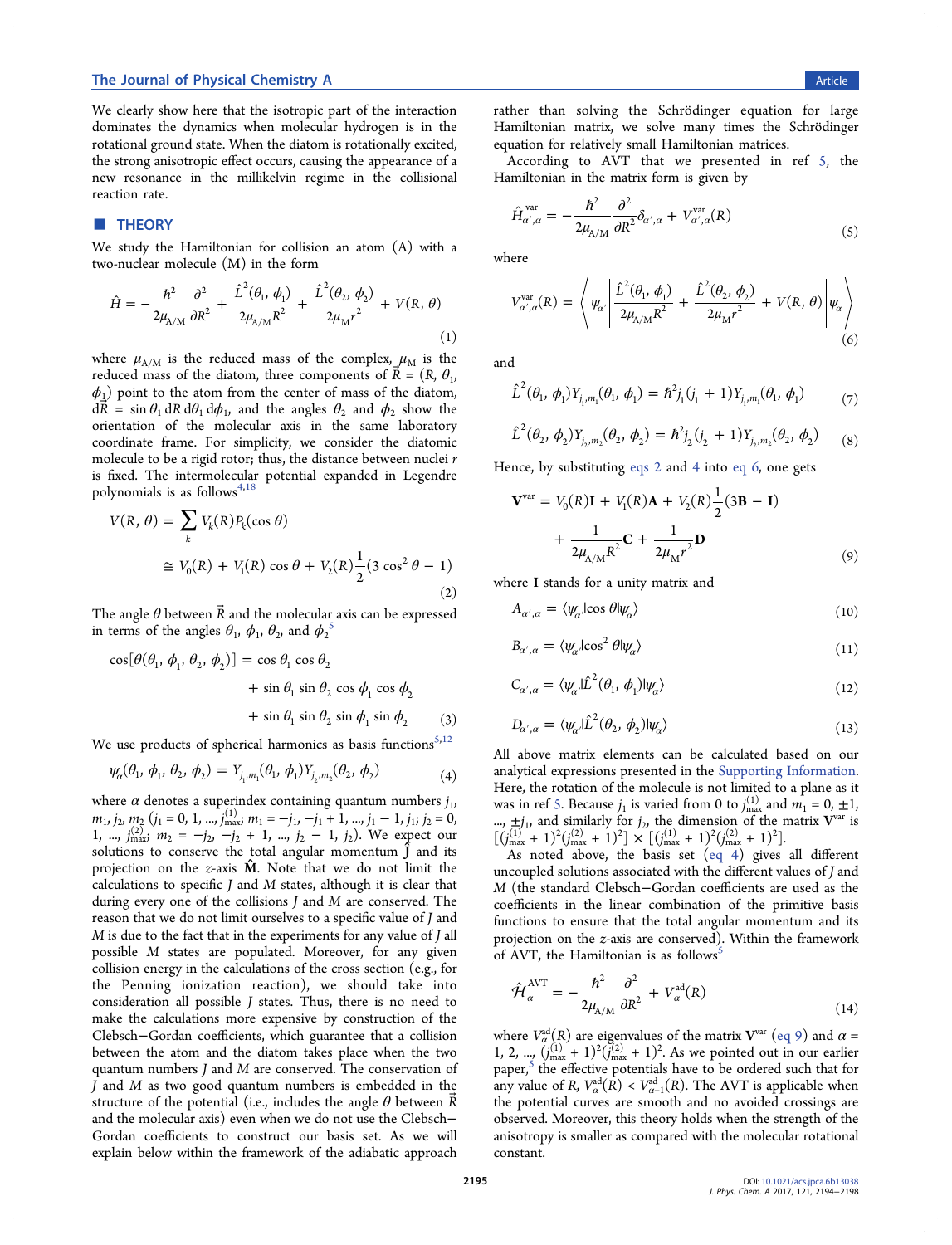In order to find out and explain effects in atom−diatom collision processes occurring during the experiment, one can carry out rigorous quantum calculations over all internal degrees of freedom. By assuming the stiffness of the molecule, there are five independent coordinates  $\theta_1$ ,  $\phi_1$ ,  $\theta_2$ ,  $\phi_2$ , and R. The size of the matrix in the conventional variational approach is extremely large. For example, let us assume 1000 primitive basis functions<sup>[19](#page-4-0)−[21](#page-4-0)</sup> for R and  $j_1 = 0$ , ..., 10;  $m_1 = -j_1$ , ...,  $j_1$ ;  $j_2 =$ 0, ..., 3;  $m_2 = -j_2$ , ...,  $j_2$ ; the total matrix size is equal to about  $2000000 \times 2000000$ . Our method reduces the complexity of the considered problem without losing essential physics and greatly enhances the computational efficiency. We have to diagonalize many times (e.g., 500) the matrix  $V^{var}$ , varying R, which is treated as a parameter, and then solve  $\alpha$  uncoupled Schrödinger equations of R only (with Hamiltonians given in [eq 14](#page-1-0)). The typical time computational complexity for diagonalizing is  $O(n^3)$ . It means that our method is roughly  $(2 \times 10^6)^3/[500 \times 2000^3 + 2000 \times 10^9] \approx 1.3$  million times faster with respect to the full variational approach. The gain for  $j_1 = 0, ..., 12$  and  $j_2 = 0,1$  is about 0.4 million.

# ■ APPLICATION OF THE AVT FOR THE COLD COLLISION EXPERIMENT

We have applied our theory to calculate the Penning ionization reaction rate of the excited metastable helium atom and the  $H_2$ molecule and compared it with recent experimental measure-ments<sup>[6](#page-4-0)</sup>

$$
\text{He}^* + o\text{-H}_2/p\text{-H}_2 \to \text{He} + o\text{-H}_2^+/p\text{-H}_2^+ + e^- \tag{15}
$$

where  $He^*$  denotes <sup>4</sup>He( $2^3S_1$ ). Note that the hydrogen molecule comes in two configurations:  $p-H_2$  and  $o-H_2$ . Due to symmetry reasons, the  $p$ -H<sub>2</sub> possesses only even rotational states, while  $o$ -H<sub>2</sub> has only odd ones. In a supersonic expansion, hydrogen is cooled to the lowest rotational state with an ortho/ para ratio of 3/1. At low temperatures,  $j_2 = 0$  and  $j_2 = 1$  states are the only two states that matter.

The total cross section within the framework of AVT is defined as

$$
\sigma_{j_2}^{\text{total}}(k) = \frac{1}{2j_2 + 1} \frac{\pi}{k^2} \sum_{a_{j_2}} \sigma_{a_{j_2}}^{\text{AVT}}(k)
$$
\n(16)

where

$$
\sigma_{\alpha_{j_2}}^{\text{AVT}}(k) = 1 - \exp(-4\text{Im }\delta_{\alpha_{j_2}}^{\text{AVT}})
$$
\n(17)

 $k^2 = 2\mu_{\rm A/M} E/\hbar^2$ , E is the relative energy between the colliding atom and the molecule (the collision energy), and  $\delta\alpha_{j_2}^{\rm AVT}$  is the complex phase shift. The superindex  $\alpha_i$ , refers to the case where postselected states asymptotically correspond to specific  $j_2$ (rotational state of the molecule). Equation 16 is obtained by generalization of the expression derived by using the optical theorem as shown in ref [22,](#page-4-0) where in our case the couplings between different angular momentum states and different angular momentum projection states are included.

The interaction potential was scaled, similarly as was done in refs [5](#page-4-0) and [23,](#page-4-0) by a factor to fit the calculated cross section to the experimental results. By taking a factor of 1.205, we increased the potential well depth, obtaining reasonable agreement with the experimental data in terms of the position of the major resonance peak. On the one hand, it is because the ab initio calculations for the potential are not of high enough precision. On the other hand, the cross section is calculated for

the phase shift as done for nondecaying processes, although the potential that we use is complex due to the Penning ionization. This approximation holds only when the decay rate is sufficiently small.

The radial interaction potentials,  $\{V_k(R)\}_{k=0,2}$ , are taken from refs [23](#page-4-0)–[25](#page-4-0), where  $V_0$  is complex and  $V_2$  is real. These were obtained from supermolecular unrestricted coupled cluster singles and doubles with noniterative triples correction computations  $(UCCSD(T))$ .<sup>[23](#page-4-0)-[25](#page-4-0)</sup> The imaginary decay part was calculated using the ab initio Fano algebraic-diagrammatic construction method; see details in ref [24](#page-4-0). The potential curves are presented in Figure 1. It should be noted that for the



Figure 1. Isotropic and anisotropic radial interaction potential terms of  $He(2<sup>3</sup>S<sub>1</sub>)$  with molecular hydrogen,  $V<sub>0</sub>$  and  $V<sub>2</sub>$ , respectively, scaled by a factor of 1.205. The potential energy surface is in the form  $V(R,\theta)\cong$  $V_0(R) + V_2(R)(3 \cos^2 \theta - 1)/2.$ 

collision of an atom with a homonuclear diatomic molecule,  $V_1(R) = 0$  because  $V(R, \theta) = V(R, -\theta)$ . Consequently, there is no coupling between para states and ortho states. In other words, the potential matrix elements do not vanish when  $|\Delta j_2|$ is equal to an even number; see the [Supporting Information.](http://pubs.acs.org/doi/suppl/10.1021/acs.jpca.6b13038/suppl_file/jp6b13038_si_001.pdf) [Figure 2](#page-3-0) demonstrates the eigenvalues of the potential matrix  $V^{var}(R)$  providing two families of effective one-dimensional potentials (adiabats)  $V^{\text{ad}}_{\alpha}(R)$  for application for the collision of a metastable helium atom and the  $H_2$  molecule computed for  $j_{\text{max}}^{(1)}$ = 12 and  $j_{\text{max}}^{(2)}$  = 1. No avoided crossings are observed.

When the interaction potential is isotropic,  $j_1$  and  $j_2$  are good quantum numbers. In turn, when the anisotropy of the potential starts playing a role, the degeneracy of the  $(j_1, j_2)$ levels is lifted—the levels split into sublevels  $J = |j_1 - j_2|, ..., j_1 +$  $j_2$ .<sup>[26](#page-4-0)</sup> Here, we observe both situations. The former case correlates with  $j_2 = 0$  (para), whereas the latter one corresponds to  $j_2 = 1$  (ortho); see [Figure 2](#page-3-0). It clearly shows that the anisotropic effect appears for diatoms in a rotationally excited state. This holds only when the strength of the anisotropy is smaller as compared with the molecular rotational constant. The same conclusions of the role of anisotropy were recently presented based on state-of-the-art ab initio theory and close-coupling quantum scattering calculations.<sup>[6](#page-4-0)</sup>

We performed calculations, as mentioned above, for  $j_{\text{max}}^{(1)} = 12$ (i.e.,  $j_1 = 0, 1, ..., 12$ ) and  $j_{\text{max}}^{(2)} = 1$  (i.e.,  $j_2 = 0, 1$ ). We chose postselected states asymptotically corresponding to  $j_2 = 0$  and  $j_2$ = 1 in order to calculate the Penning ionization reaction rates  $(\hbar k/\mu_{A/M})\sigma_{j_2}^{\rm total}$  for He\*-p-H<sub>2</sub> and He\*-o-H<sub>2</sub>, respectively. It should be pointed out that we considered in this paper the general case (5D problem) and did not assume  $\phi_2 = 0$  as we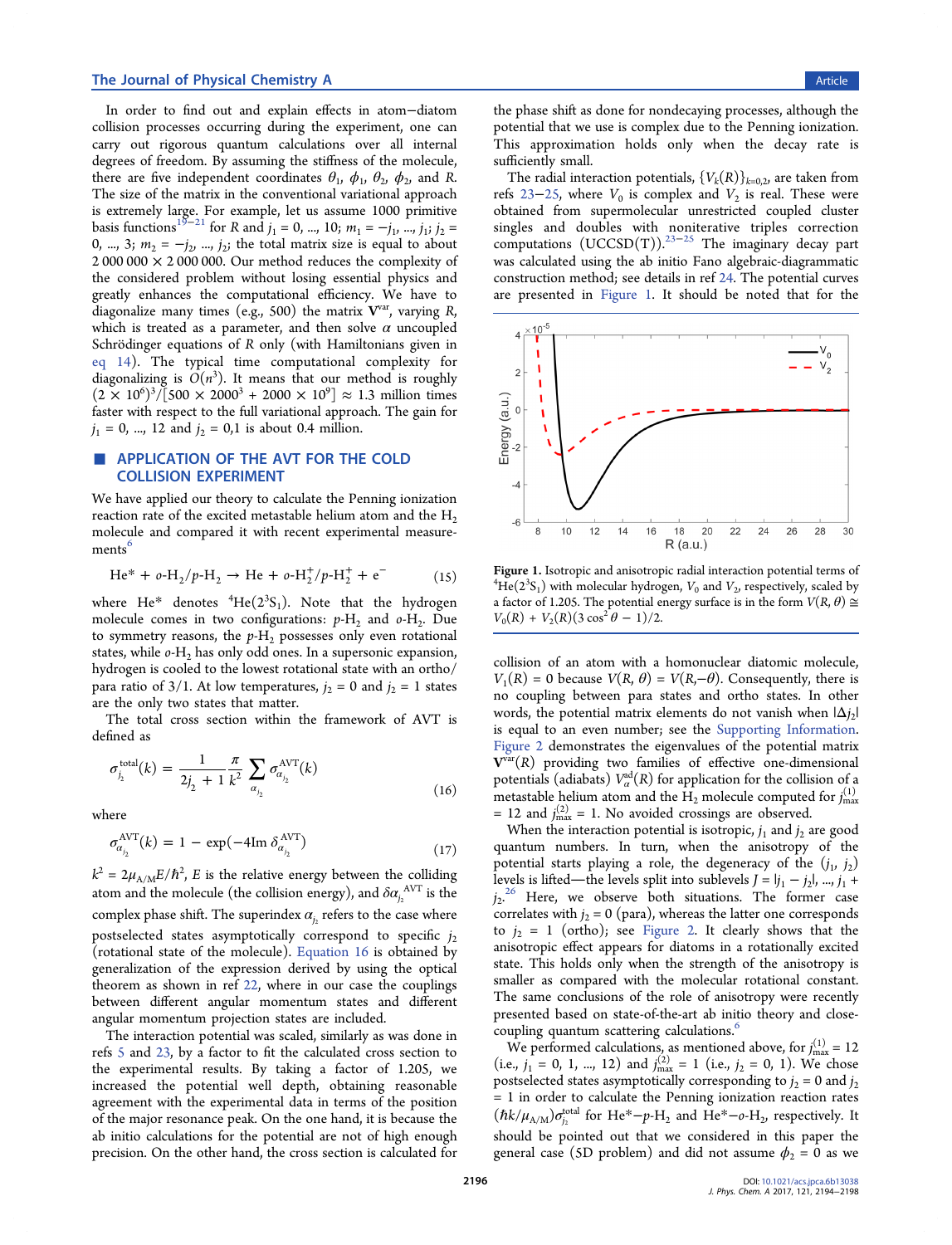<span id="page-3-0"></span>

Figure 2. Eigenvalues of the potential matrix  $V^{var}$  ([eq 9\)](#page-1-0) as a function of R computed for  $j_{\text{max}}^{(1)} = 12$  and  $j_{\text{max}}^{(2)} = 1$ . The adiabats asymptotically coincide with a specific rotational state of the hydrogen molecule. The lowest eigenvalue for para is nondegenerate and corresponds to  $J = 0$ ,  $M = 0$   $(j_1 = 0, j_2 = 0)$ ; the second eigenvalue from the bottom is three times degenerate and corresponds to  $J = 1$ ,  $M = -1$ , 0, 1 ( $j_1 = 1$ ,  $j_2 =$ 0); the next eigenvalue is five times degenerate and corresponds to  $J =$ 2,  $M = -2, -1, 0, 1, 2$   $(j_1 = 2, j_2 = 0)$ ; and so forth. In the case of ortho,  $j_1$  and  $j_2$  are not good quantum numbers. The degeneracy of the  $(j_1, j_2)$ levels is lifted under the influence of the anisotropy of the potential energy surface.

did in the previous application of the AVT for He\*−HD in the rotational ground state in ref [5.](#page-4-0) The reaction rate results of He\* with  $p-H_2$  ( $j_2 = 0$ ) using our approach are demonstrated in Figure 3 together with the new experimental measurements presented in ref [6](#page-4-0). As one can see, we obtained very good agreement with the merged beam experiment. In the calculations, all matrix elements of  $(3B - I)$  in [eq 9](#page-1-0) corresponding to  $j_2 = 0$  when  $j_{\text{max}}^{(2)} = 1$  are zero. If we take



Figure 3. Comparison of theoretical (solid curve) and experimental<sup>[6](#page-4-0)</sup> (points with error bars) reaction rates  $[(\hbar k/\mu_{A/M})\sigma_{j_2=0}^{\text{total}}]$  of  ${}^4\textrm{He}(2{}^3S_1)$ with H<sub>2</sub> in the ground rotational state  $(j_2 = 0)$ . The calculations were performed for  $j_{\text{max}}^{(1)} = 12$  and  $j_{\text{max}}^{(2)} = 1$ .

 $j_{\text{max}}^{(2)} > 1$ , some matrix elements do not vanish; however, the contribution of the anisotropic term with  $V_2(R)$  is very small and can be neglected. Thus, the total cross section as well as the reaction rate of the excited helium atom and the hydrogen molecule in the ground rotational state can be computed accurately enough using the expression for the isotropic radial interaction potential  $V_0(R)$ .

Figure 4 presents the reaction rate between He\* and  $o$ -H<sub>2</sub> ( $j_2$ ) = 1) with and without potential term  $V_2(R)(3\cos^2\theta - 1)/2$ .



Figure 4. Comparison of theoretical (curves) and experimental<sup>[6](#page-4-0)</sup> (points with error bars) reaction rates  $[(\hbar k/\mu_{A/M})\sigma^{\rm total}_{j_2=1}]$  of  ${}^4\textrm{He}(2{}^3\textrm{S}_1)$ with H<sub>2</sub> in the first excited rotational state  $(j_2 = 1)$ . The calculations were performed for  $j_{\text{max}}^{(1)} = 12$  and  $j_{\text{max}}^{(2)} = 1$  where the isotropic and anisotropic radial interaction potentials,  $V_0$  and  $V_2$ , respectively, were included (solid black curve) and the isotropic radial interaction potential,  $V_0$ , was only included (dashed red curve).

The low-temperature peak in the reaction rate is missed when the only leading isotropic term in the Legendre polynomial expansion of the interaction potential ([eq 2](#page-1-0)) between the reactants is taken into consideration. Here, there are nonzero matrix elements of  $(3B - I)$  in [eq 9](#page-1-0) corresponding to  $j_2 = 1$ even when  $j_{\text{max}}^{(2)} = 1$ . Only lower-energy resonance is sensitive toward anisotropy of the potential energy surface. The higherenergy resonance is located at large internuclear separation where anisotropy is negligible. The agreement with experiment is excellent provided that the anisotropic (orientation-dependent) part of the interaction potential is included in calculations.

#### ■ SUMMARY

We have presented here an application of simple AVT that we recently developed<sup>[5](#page-4-0)</sup> for cold anisotropic atom-diatom collisions where the anisotropy is small compared with the rotational constant of the molecule. In our approach, the diatom is treated as a rigid rotor and all rotations are included. We have demonstrated how this theory can be applied to investigations of cold Penning ionization reactions of the excited triplet helium atom and molecular hydrogen (ortho/ para). Our results are in remarkable agreement with the latest experimental findings.<sup>[6](#page-4-0)</sup> Moreover, the use of adiabatic theory for cold molecular collisions not only simplifies the calculations by reducing the computational efforts even by several orders of magnitude but also enlightens the reason for the differences and similarities between the measured reaction rates for the collision pairs He<sup>\*</sup>−p-H<sub>2</sub> and He<sup>\*</sup>−o-H<sub>2</sub> at subkelvin temperatures. One of the peaks (the higher-energy resonance) in the reaction rate results from the isotropic radial interaction term in the potential, whereas the other one (the lower-energy resonance) results from the anisotropic interactions that exist only when a metastable helium atom collides with orthohydrogen. In summary, our results clearly show how dramatic